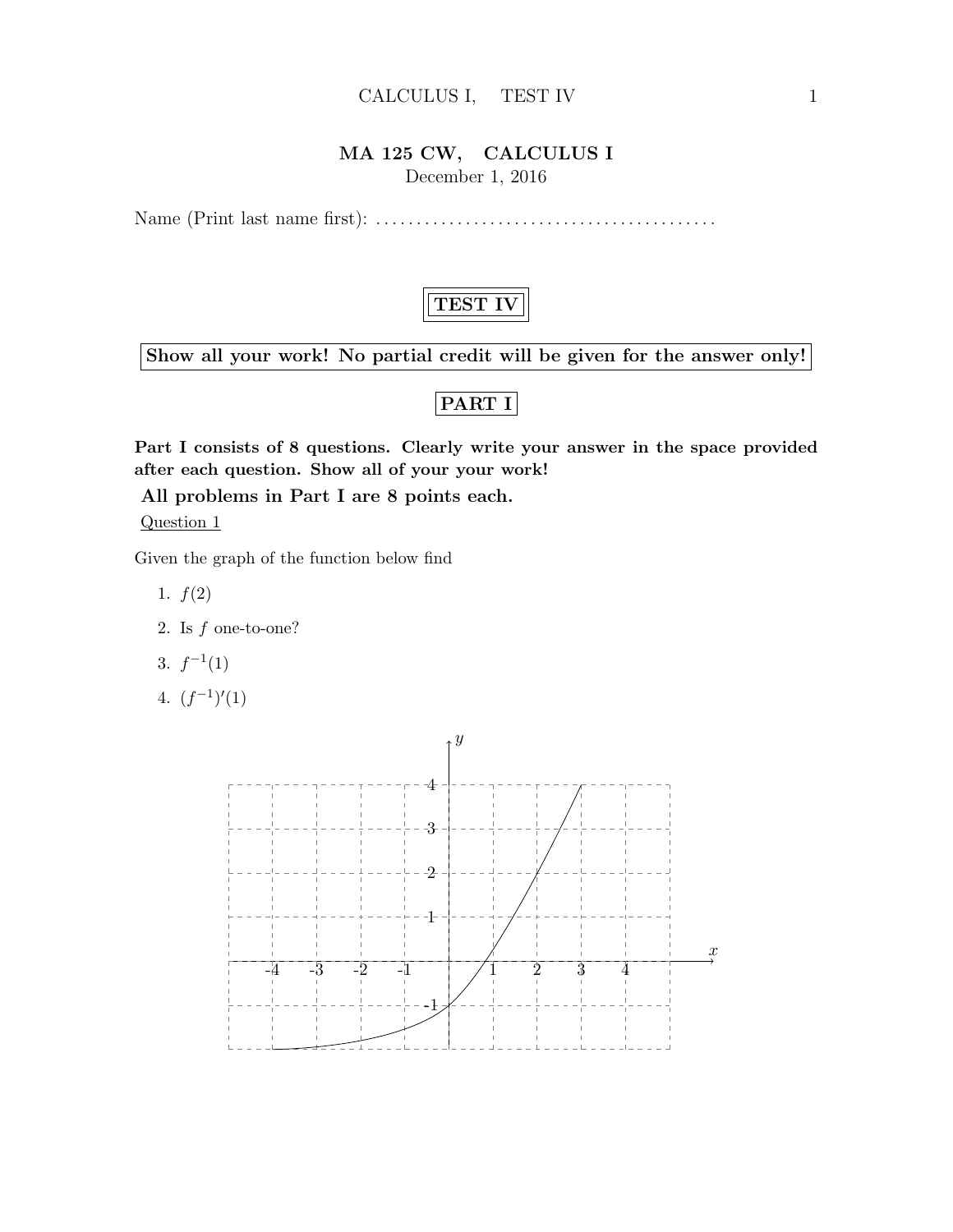#### Question 2

Find the derivative of  $f(x) = xe^x$ 

#### Question 3

Find the derivative of  $y = f(x) = \ln(x^4)$ .

#### Question 4

Evaluate  $\int e^{-x} dx$ 

Question 5

Evaluate  $\int e^{\sin(x)} \cos(x) dx$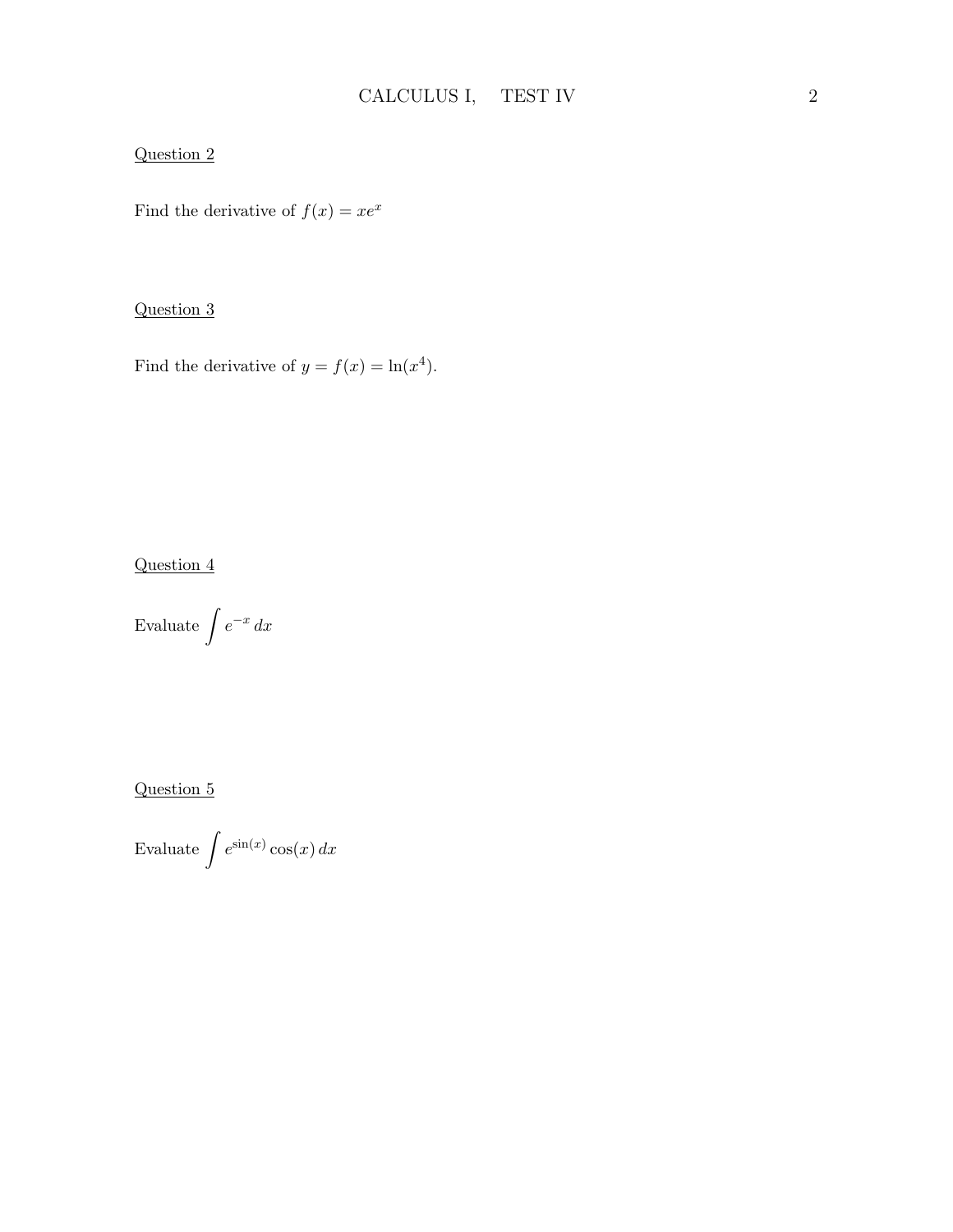#### Question 6

Solve  $ln(2x+5) = 3$ 

#### Question 7

Use Newton's method to find the second approximate solution  $x_2$  of the equation  $f(x) =$  $x^3 + \sin(x) - \frac{1}{10} = 0$  if  $x_1 = 0$ 

#### Question 8

Show that the function  $y = f(x) = x^3 + 1$  is one-to-one and find its inverse function  $f^{-1}(x)$ .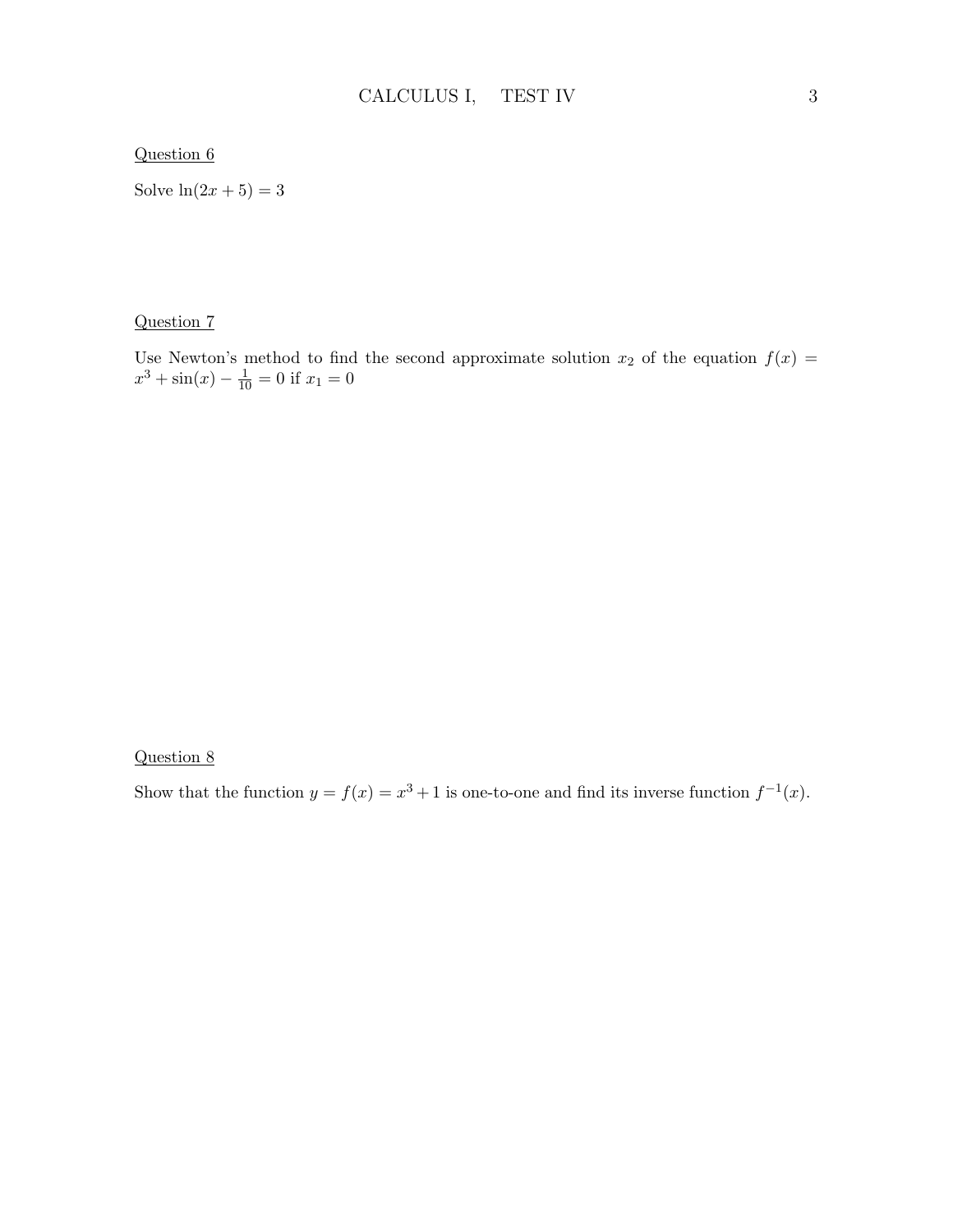## PART II

Part II consists of 3 problems. You must show correct reasons to get full credit. Displaying only the final answer (even if correct) without the relevant steps will not get full credit.

## Problem 1 (12 points)

Evaluate

$$
\int_1^2 \frac{\sin(x)\cos(x)}{\sin^2(x) + 1} dx
$$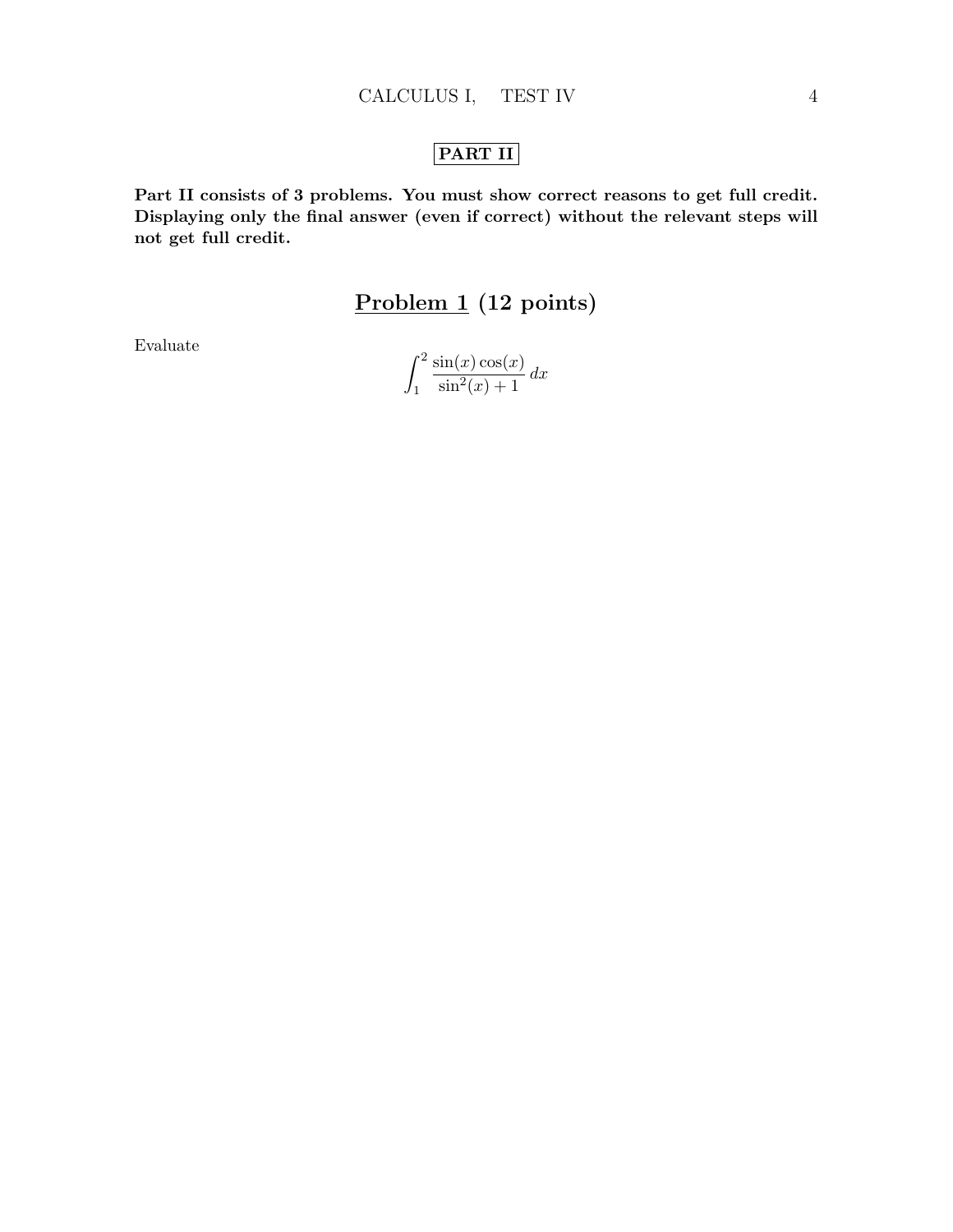# Problem 2 (12 points)

Use logarithmic differentiation to find the derivative of

$$
f(x) = \frac{\sqrt[3]{x^2 + 1}}{2x - 5}
$$

You must simplify your answer!